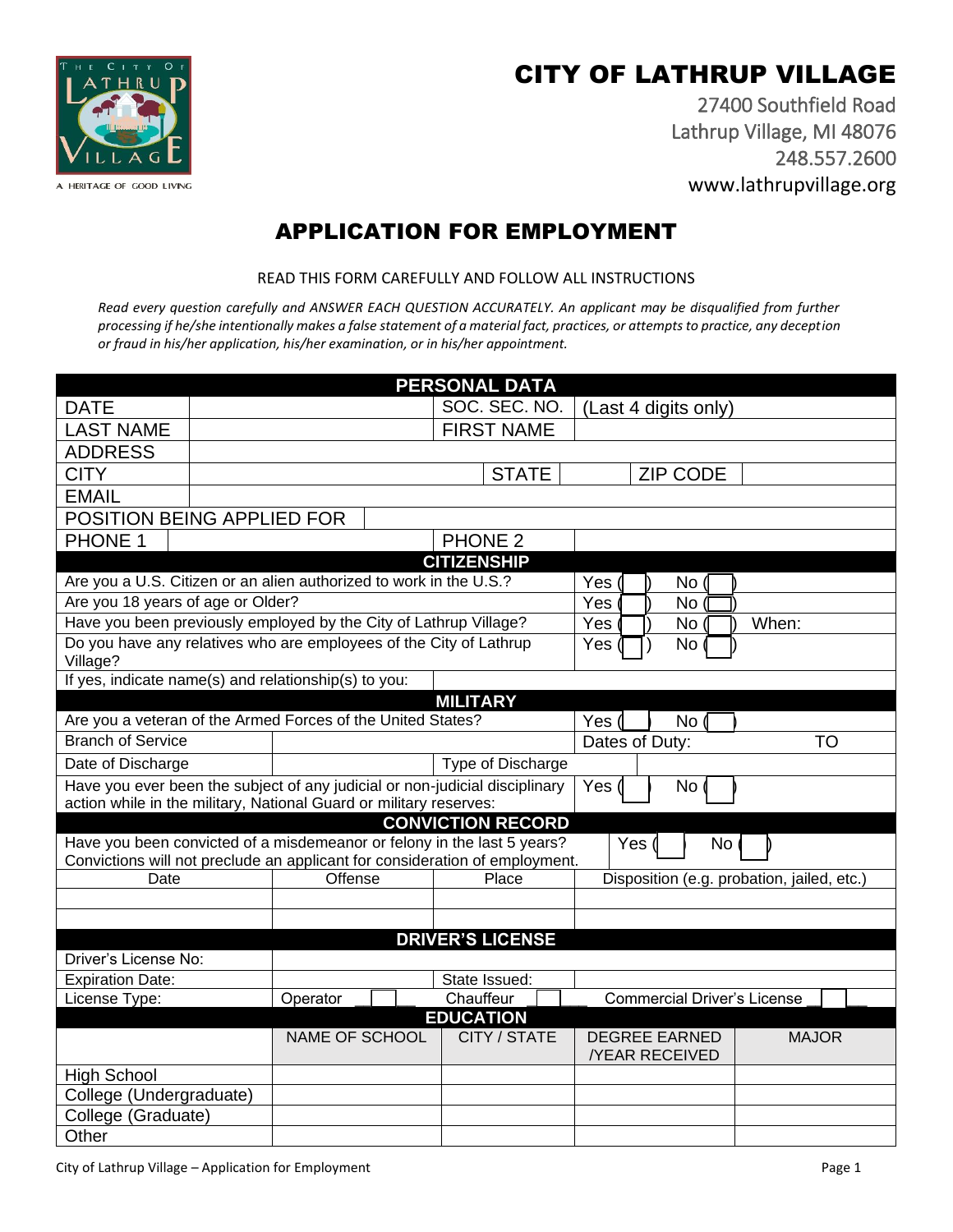## **APPLICANT NAME**

#### **EMPLOYMENT HISTORY**

|                                                                                                                     | EMPLOYMENT HISTORY |          |                              |        |
|---------------------------------------------------------------------------------------------------------------------|--------------------|----------|------------------------------|--------|
| This section must be completed fully, even if a resume is attached. List present position and most recent place     |                    |          |                              |        |
| of employment first (include full-time, part-time, and volunteer work). List every promotion as a new job.          |                    |          |                              |        |
| Photocopy this page if additional space will be necessary or use a blank sheet.                                     |                    |          |                              |        |
| Company Name                                                                                                        | Supervisor         |          | Telephone                    |        |
|                                                                                                                     |                    |          |                              |        |
| <b>Address</b>                                                                                                      | City/State         | Zip Code | Employed (List Month & Year) |        |
|                                                                                                                     |                    |          | From: To:                    |        |
|                                                                                                                     |                    |          | Number of Hours per Week:    |        |
| List your Job Title & Responsibilities                                                                              |                    |          | <b>Starting Salary</b>       | Ending |
|                                                                                                                     |                    |          | Reason for Leaving           |        |
| Magazi (1966) (1966) and also also include the contraction of the contraction of the contraction of the contraction |                    |          |                              |        |

Name you were employed under if different from name shown on City of Lathrup Village application.

| Company Name                                                                                      |            | Supervisor | Telephone                                                                                         |        |
|---------------------------------------------------------------------------------------------------|------------|------------|---------------------------------------------------------------------------------------------------|--------|
| Address                                                                                           | City/State | Zip Code   | Employed (List Month & Year)<br>From: _______________ To: __________<br>Number of Hours per Week: |        |
| List your Job Title & Responsibilities                                                            |            |            | <b>Starting Salary</b><br>Reason for Leaving                                                      | Ending |
| Name you were employed under if different from name shown on City of Lathrup Village application. |            |            |                                                                                                   |        |

| Company Name                                                                                      |            | Supervisor | Telephone                        |
|---------------------------------------------------------------------------------------------------|------------|------------|----------------------------------|
|                                                                                                   |            |            |                                  |
| Address                                                                                           | City/State | Zip Code   | Employed (List Month & Year)     |
|                                                                                                   |            |            | From: To:                        |
|                                                                                                   |            |            | Number of Hours per Week:        |
| List your Job Title & Responsibilities                                                            |            |            | <b>Starting Salary</b><br>Ending |
|                                                                                                   |            |            |                                  |
|                                                                                                   |            |            | Reason for Leaving               |
|                                                                                                   |            |            |                                  |
| Name you were employed under if different from name shown on City of Lathrup Village application. |            |            |                                  |
|                                                                                                   |            |            |                                  |

| Company Name                                                                                      |            | Supervisor | Telephone                        |
|---------------------------------------------------------------------------------------------------|------------|------------|----------------------------------|
|                                                                                                   |            |            |                                  |
| Address                                                                                           | City/State | Zip Code   | Employed (List Month & Year)     |
|                                                                                                   |            |            | From: To:                        |
|                                                                                                   |            |            | Number of Hours per Week:        |
| List your Job Title & Responsibilities                                                            |            |            | Ending<br><b>Starting Salary</b> |
|                                                                                                   |            |            |                                  |
|                                                                                                   |            |            | Reason for Leaving               |
|                                                                                                   |            |            |                                  |
| Name you were employed under if different from name shown on City of Lathrup Village application. |            |            |                                  |
|                                                                                                   |            |            |                                  |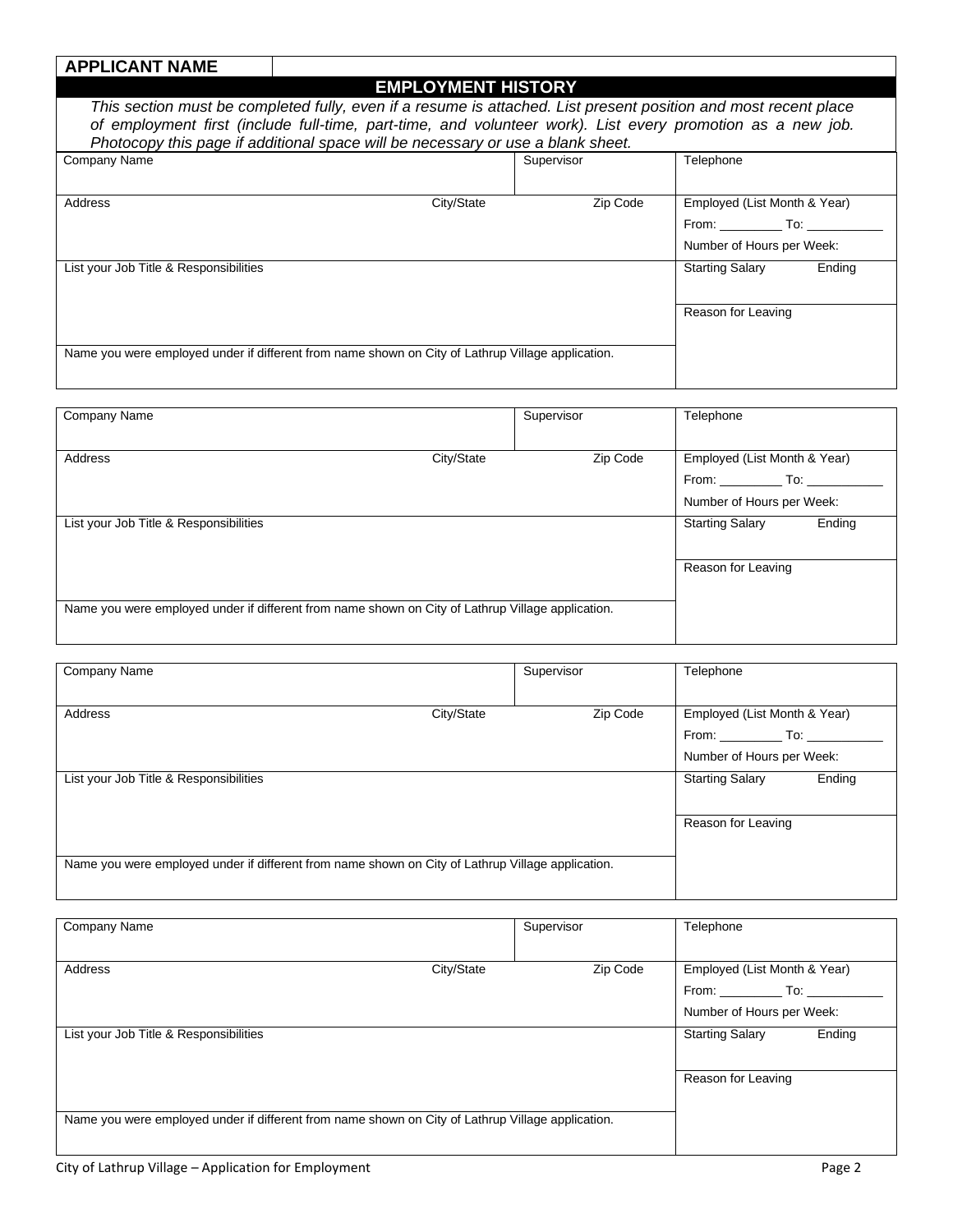| <b>APPLICANT NAME</b>    |                                   |
|--------------------------|-----------------------------------|
|                          | THREE (3) PROFESSIONAL REFERENCES |
| <b>NAME</b>              |                                   |
| <b>ADDRESS</b>           |                                   |
| <b>TELEPHONE (WORK)</b>  | <b>TELEPHONE 2</b>                |
| <b>EMAIL</b>             |                                   |
| <b>OCCUPATION / FIRM</b> |                                   |
| <b>YEARS KNOWN</b>       |                                   |
|                          |                                   |
| <b>NAME</b>              |                                   |
| <b>ADDRESS</b>           |                                   |
| <b>TELEPHONE (WORK)</b>  | <b>TELEPHONE 2</b>                |
| <b>EMAIL</b>             |                                   |
| <b>OCCUPATION / FIRM</b> |                                   |
| <b>YEARS KNOWN</b>       |                                   |
|                          |                                   |
| <b>NAME</b>              |                                   |
| <b>ADDRESS</b>           |                                   |
| <b>TELEPHONE (WORK)</b>  | <b>TELEPHONE 2</b>                |
| <b>EMAIL</b>             |                                   |
| <b>OCCUPATION / FIRM</b> |                                   |
| <b>YEARS KNOWN</b>       |                                   |
|                          |                                   |

Have you ever been subject to disciplinary action, dismissed from or asked to resign from any employment position? YES | | NO

If yes, please explain (include employer, date and reason):

### **OPTIONAL INFORMATION**

*State any additional information you feel may be helpful to us in considering your application. You may wish to describe specialized training, hobbies, interests, and professional or civic activities, etc.*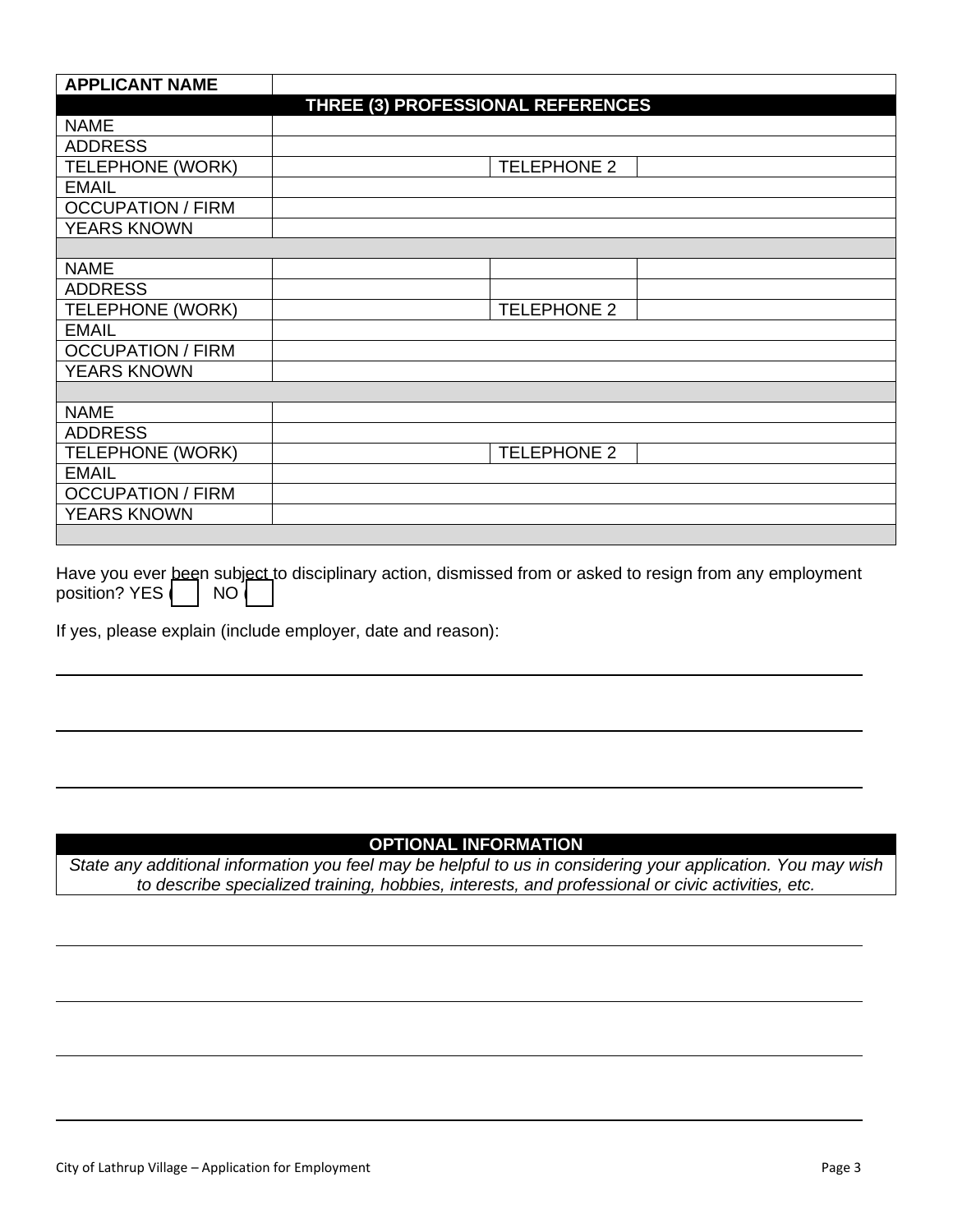#### **APPLICANT NAME**

| We may contact the employers listed in your Employment History unless you indicate those you do not want us to contact. |  |  |  |  |
|-------------------------------------------------------------------------------------------------------------------------|--|--|--|--|
| DO NOT CONTACT: Employer _________________________                                                                      |  |  |  |  |
| Reason                                                                                                                  |  |  |  |  |
|                                                                                                                         |  |  |  |  |

*If selected for employment, the following prescribed conditions must be met before such employment offer is considered final. All persons hired by the City of Lathrup Village must take and pass a medical examination from a City appointed physician at no cost to the applicant. The medical examination must be scheduled and taken prior to the employee's first date of employment. Before the physical examination, candidates must provide original documents establishing their employment eligibility as required under the Immigration Reform and Control Act of 1986. An investigation of past employment references and other information will be conducted. Acceptance of an offer of employment does not create a contractual obligation upon the City of Lathrup Village to continue employment in the future.*

I understand that by completing this application there is no guarantee of a job interview or a job offer. No promises regarding employment have been made to me and I understand that no such promise or guarantee is binding upon the City. I also understand that nothing in this employment application, in the City's statements or personnel guidelines or in my communications with any City official or representative is intended to create an employment contract between the City and me. Additionally, I understand that if an employment relationship is established, I have a right to terminate my employment at any time. I also understand that the City retains the right to terminate my employment at any time. Further, I understand that the City has the right to modify its policies without giving me any notice of the change(s).

I hereby authorize the City of Lathrup Village to verify all the information I have provided on my application. I also agree to execute, as a condition of employment or continued employment, any additional written authorizations necessary for the City to obtain access to and copies of records pertaining to this information. I expressly authorize the City of Lathrup Village to contact any of my prior employers and release all of those prior employers and the City of Lathrup Village from any and all liability arising from their giving information about my employment history. For purposes of the medical examination, I hereby authorize the City of Lathrup Village to access any medical histories or records pertaining to me.

The City of Lathrup Village provides is an equal opportunity employer to all employees and applicants for employment and prohibits discrimination and harassment of any type without regard to race, color, religion, sex (including pregnancy), sexual orientation, national origin, age, disability, genetic information, marital status, height or weight, or any other characteristic protected by federal, state or local laws. We provide reasonable accommodation for qualified individuals with a disability if requested.

I certify that I can and will, upon request, substantiate all statements made by me on this application; that such statements are true, complete and correct to the best of my knowledge. I understand that a false statement, dishonest answer, misrepresentation or omission to any question will be sufficient for rejection of my application, removal of my name from the eligible list or my immediate discharge should such falsifications or misrepresentations be discovered after I am employed.

**Applicant's Signature \_\_\_\_\_\_\_\_\_\_\_\_\_\_\_\_\_\_\_\_\_\_\_\_\_\_\_\_\_\_\_\_\_\_\_\_\_\_\_\_\_\_\_\_\_\_\_\_\_\_\_\_\_\_\_\_\_\_\_\_\_\_\_ Date \_\_\_\_\_\_\_\_\_\_\_\_\_\_\_\_\_\_\_\_\_\_\_\_\_\_\_\_\_\_\_\_**

(Your legal signature; do not print)

### FORWARD COMPLETED AND SIGNED APPLICATION BY JANUARY 8, 2021:

City of Lathrup Village 27400 Southfield Road **Fax:** 248.557.2602 Lathrup Village, MI 48076

**Mail:** City Administrator **Email**: [smitchell@lathrupvillage.org](mailto:smitchell@lathrupvillage.org)